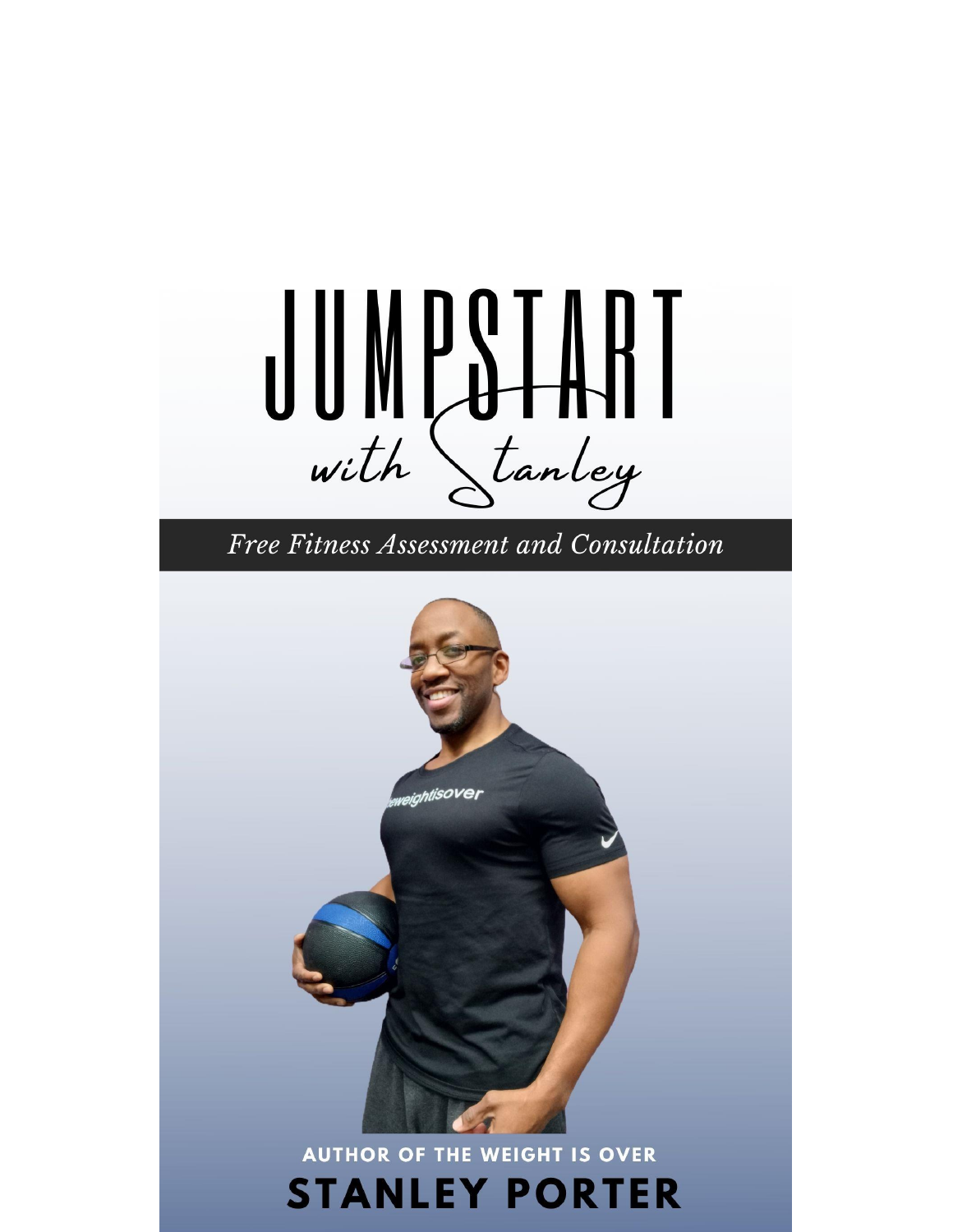# **ARE YOU READY FOR YOUR TRANSFORMATION?**



*"Mr. Porter, your program jump started my lifestyle change! I have lost 45 pounds since we last spoke!" - Brandie Santiago* 

*"[This program] was...a challenge! But through it I learned so much, and I can already see and feel results. Working with Stanley has been motivating and very encouraging" - Felicia Wilitz*

*"Stanley Porter is one of the best around! He is very professional and gives [his clients] a vision for the future with hard work. Mr. Porter has a high focus on nutrition and genuinely cares about seeing results!" - Keisha Williams*

*"If you could use a champion to see you through to your healthier, stronger self, I cannot recommend Stanley enough." - Lucia Colombaro*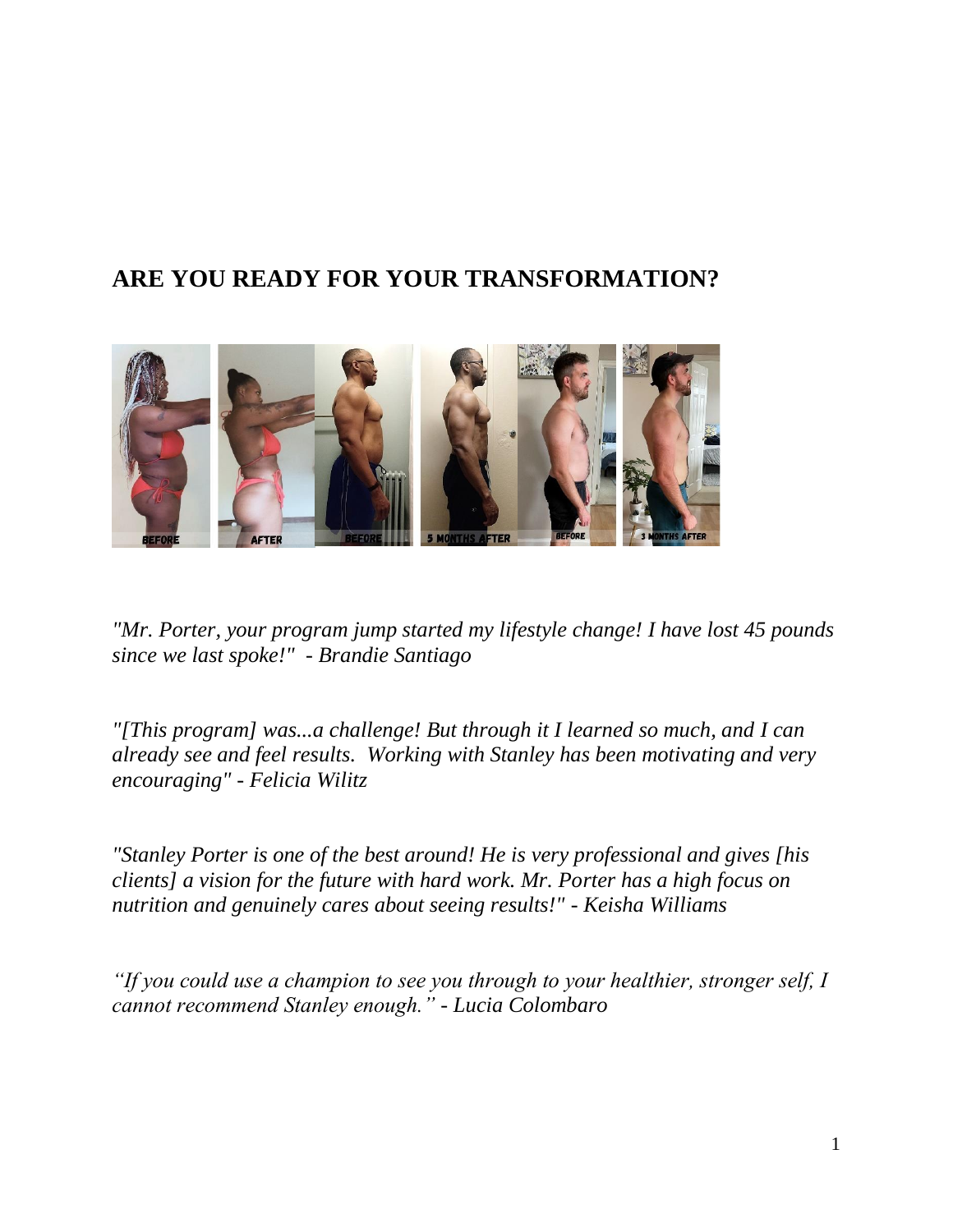## **HOW TO USE THIS DOCUMENT**

Congratulations for taking a first step toward a better you by downloading this free fitness assessment! I really enjoy helping my clients become stronger, healthier versions of themselves.

This document contains part of a process I go through with all my personal training clients. As a general rule: you cannot move forward with any action plan without understanding why you are in your current state of fitness. What we see in the mirror is a result of

- 1. our genetics
- 2. what we are eating
- 3. our level of physical activity
- 4. how we think

You can get a deeper understanding of how all of these things are impacting you personally in as little as 30 minutes!

First, Complete Parts A through D on the following pages. Feel free to print out the pages if you cannot edit the PDF on your device.

Next, complete your scheduled 30 minute consultation with me to go over your results. I am certain we'll discover a few things that can help bring you closer to your fitness goals! You should have already filled out a scheduling form on my website. If not, you can find it on this page at [www.stanleyporter.net](https://www.stanleyporter.net/booking)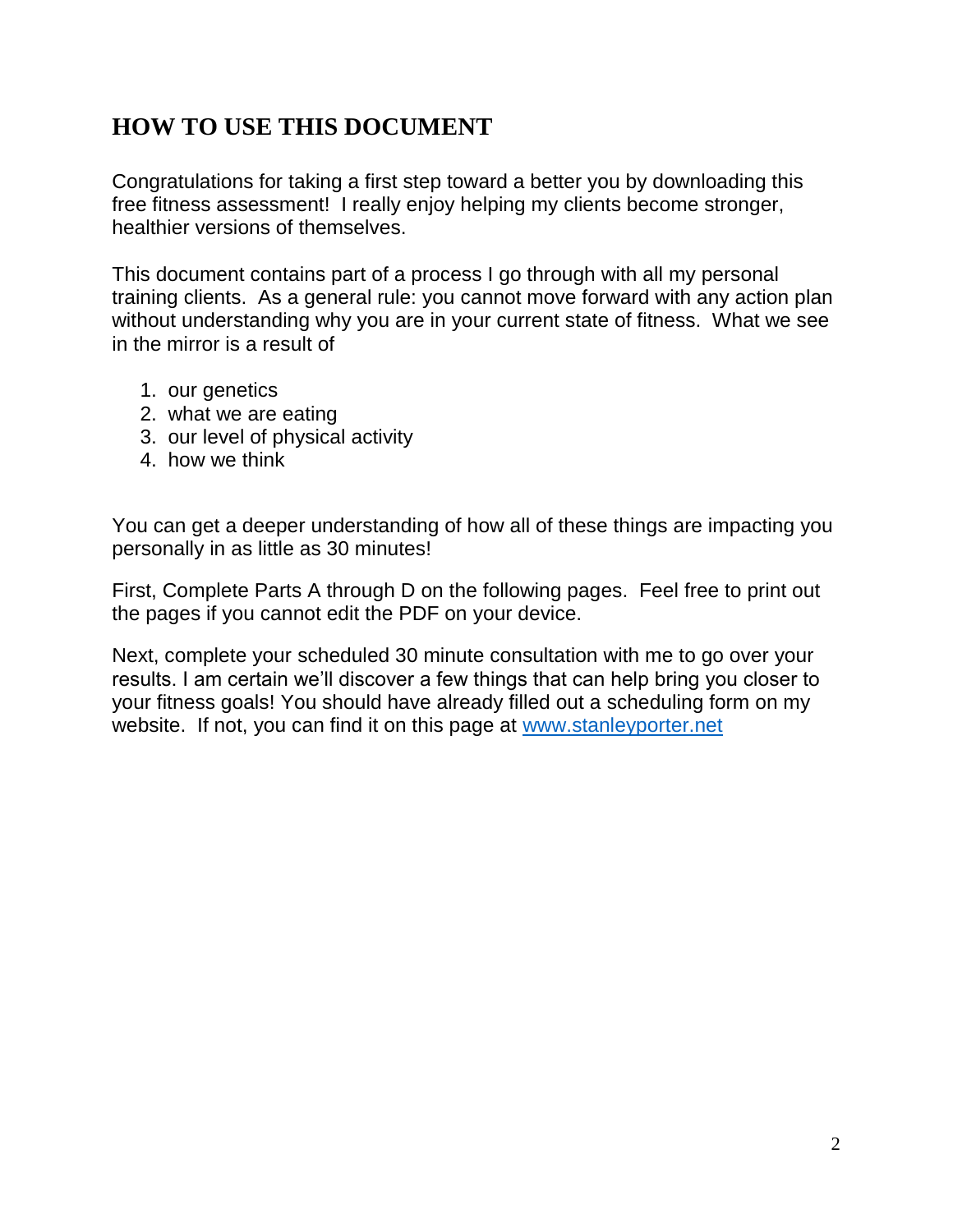# **YOUR FREE ASSESSMENT**

## **PART A**: HEALTHY HABITS ASSESSMENT (Rate yourself in the areas below)

|                                                                                                                      | Poor<br>(1) | <b>Satisfactory</b><br>(2) | Good<br>(3) | <b>Excellent</b><br>(4) |
|----------------------------------------------------------------------------------------------------------------------|-------------|----------------------------|-------------|-------------------------|
| <b>Exercise</b> (I do planned physical activity 3 times per<br>week)                                                 |             |                            |             |                         |
| <b>Water</b> (I drink at least $\frac{1}{2}$ gallon of water every day)                                              |             |                            |             |                         |
| Food Diary (I log my daily food intake in an online or<br>paper journal)                                             |             |                            |             |                         |
| Macronutrients (I consume 60 grams of protein, no<br>more than 150 carbs, and no more than 20 grams of fat<br>daily) |             |                            |             |                         |
| <b>Cleaner Eating (I have drastically reduced or eliminated</b><br>processed foods and snacks from my diet)          |             |                            |             |                         |
| Veggies (I eat at least 3 cups of vegetables per day)                                                                |             |                            |             |                         |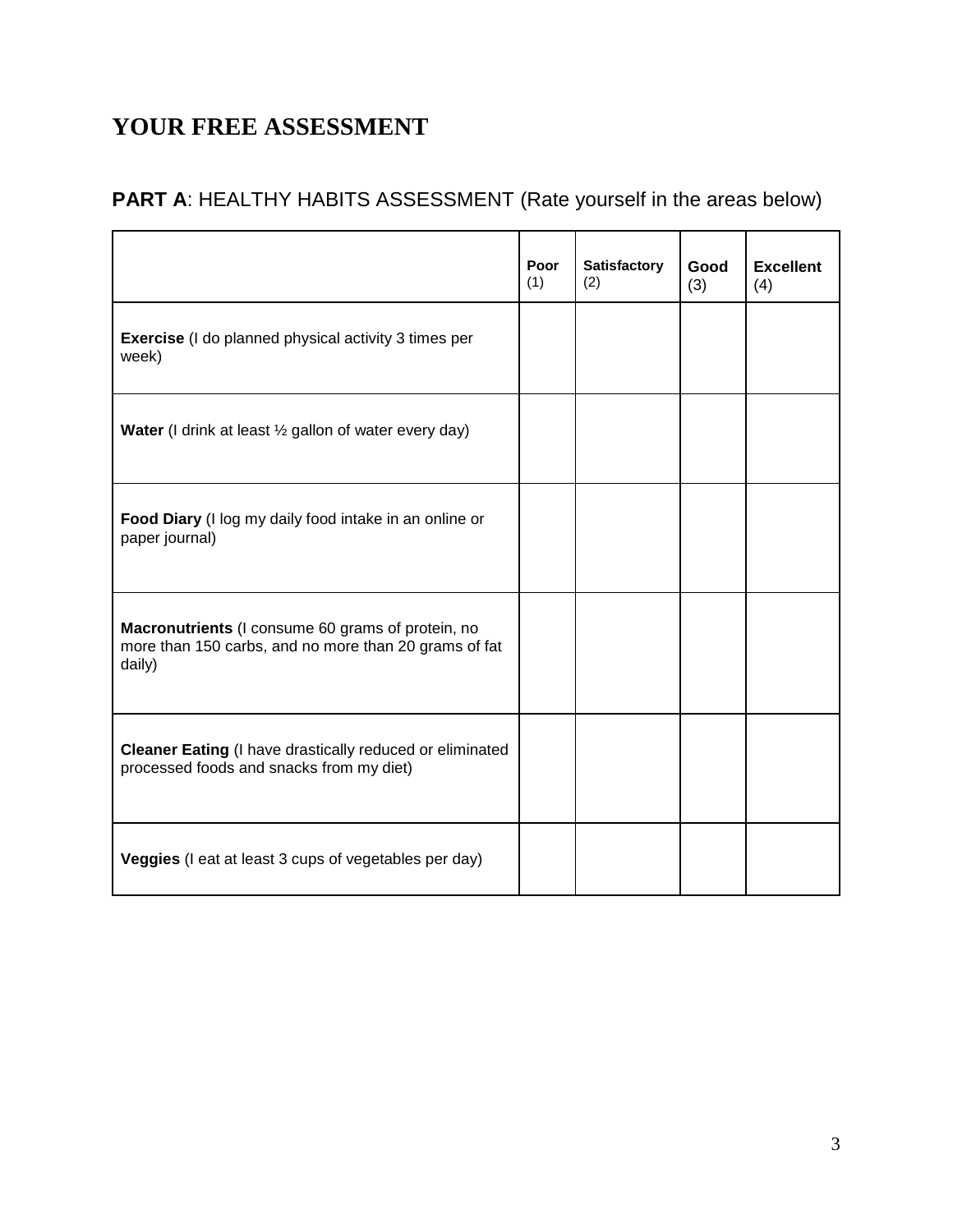#### **PART B**: HIDDEN RISK SURVEY

|                                                                                   | <b>Never</b> | <b>Sometimes</b> | <b>Frequently</b> | <b>Always</b> |
|-----------------------------------------------------------------------------------|--------------|------------------|-------------------|---------------|
| I have a lot on my mind and feel<br>tension from stress in my body                |              |                  |                   |               |
| I drink more than 3 servings of<br>alcohol per week                               |              |                  |                   |               |
| I eat quite a bit of bread during the<br>week.                                    |              |                  |                   |               |
| I love to eat sweets like candy,<br>cake, and pastries.                           |              |                  |                   |               |
| I like to eat salty and crunchy<br>snacks like chips and crackers                 |              |                  |                   |               |
| I skip meals during the day,<br>because I don't have time or the<br>desire to eat |              |                  |                   |               |
| I dine at restaurants/eat take-out<br>food 2-3 times per week.                    |              |                  |                   |               |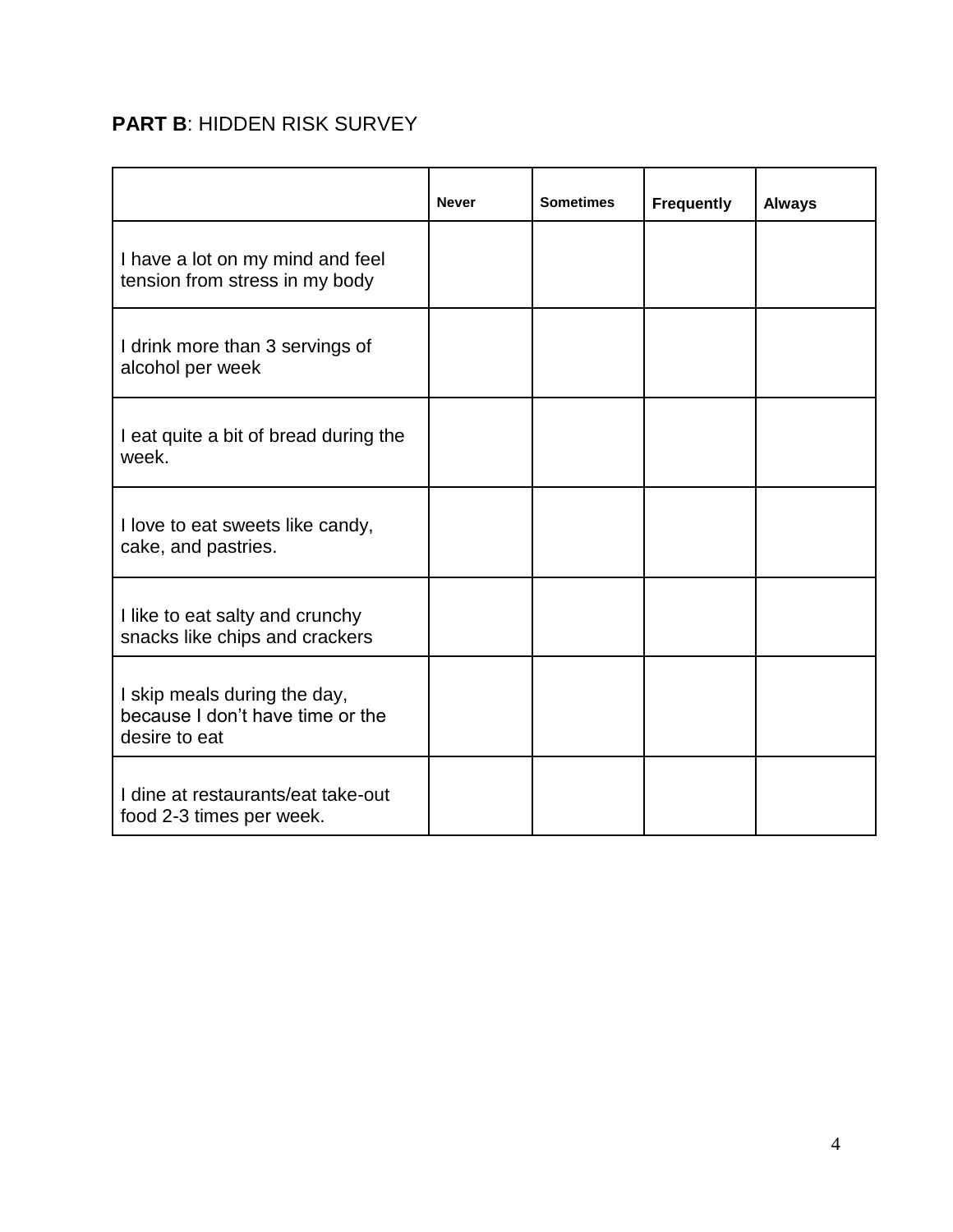#### **PART C**: WHAT IS YOUR BODY TYPE?



- 1. ECTOMORPH: Characterized by narrow shoulders and hips, long limbs and lean body. Generally harder to gain weight due to fast metabolism.
- 2. MESOMORPH: Typically considered athletic with broad shoulders, smaller waistline, and builds muscle easily.
- 3. ENDOMORPH: Normally has wider waist, larger hips, and shorter limbs. Body fat is easy to gain, and hard to lose.

It's possible you are a blend of two of these types, but pick the one that mostly defines you.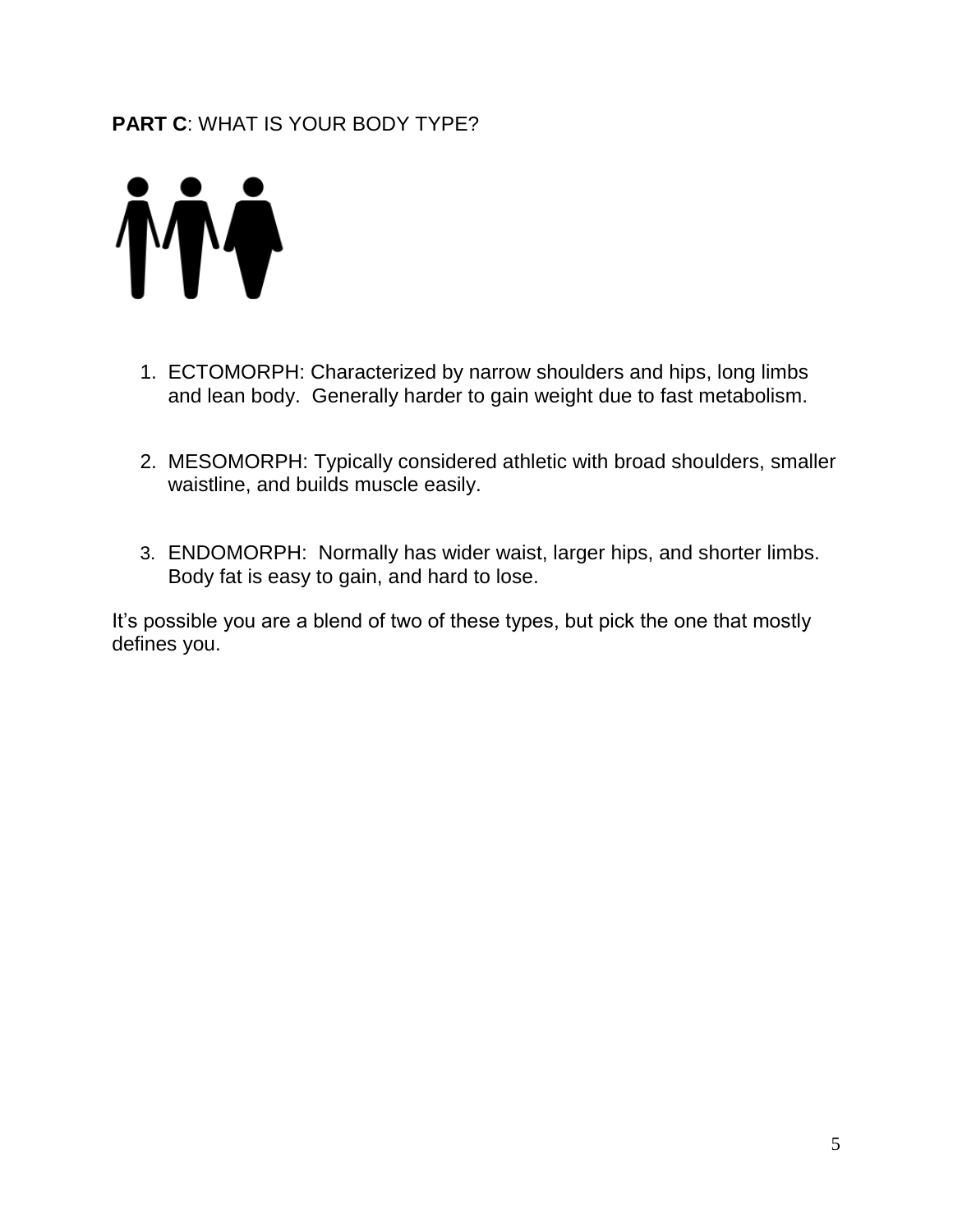**PART D: PAR-Q: This section will help me determine if a Medical Release Form** is necessary to begin a fitness program with you.

Do you have any issues/concerns in the following areas?

- 1. Heart
- 2. Lungs
- 3. Bones/Joints
- 4. Dizziness
- 5. Recent Surgeries
- 6. Pregnancy (Pre/Post Natal)
- 7. Special Medications Needed